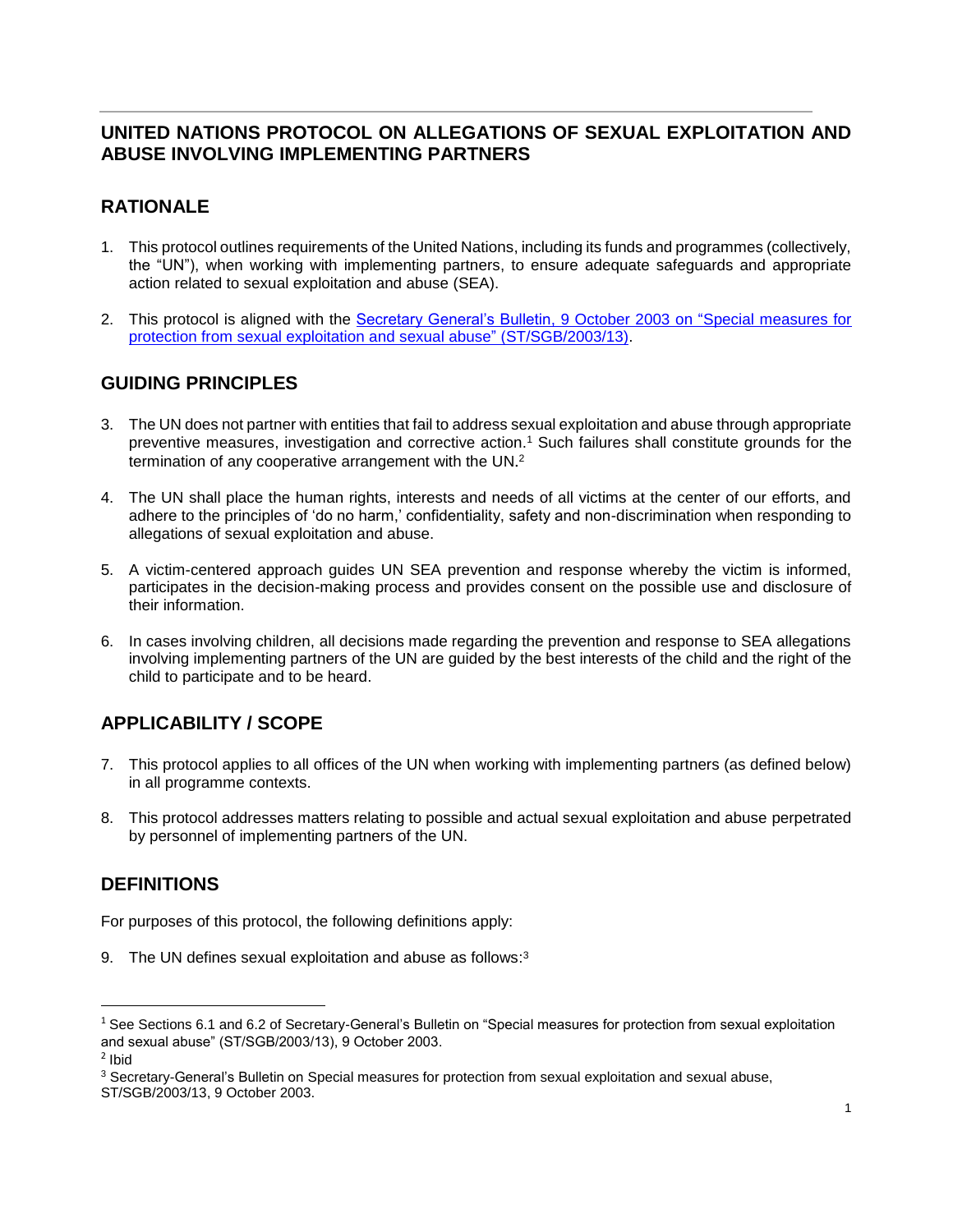- a. *Sexual exploitation* is any actual or attempted abuse of a position of vulnerability, differential power, or trust, for sexual purposes, including, but not limited to, profiting monetarily, socially or politically from the sexual exploitation of another.
- b. *Sexual abuse* means the actual or threatened physical intrusion of a sexual nature, whether by force or under unequal or coercive conditions.
- 10. Victim: A person who is, or has been, sexually exploited or abused. For the purposes of this protocol, a victim is a person who is, or has been, sexually exploited or abused by employees or other related personnel of an implementing partner of the United Nations, including employees or related personnel of an implementing partner's subcontractor(s).
- 11. Implementing partner: an entity to which a UN office or entity has entrusted the implementation of a programme and/or project specified in a signed document, along with the assumption of responsibility and accountability for the effective use of resources and the delivery of outputs. Implementing partners may include – but are not limited to - government institutions, inter-governmental organizations, and civil society organizations, including NGOs. Implementing partners' subcontractors are subsumed within this definition.
- 12. UN partner entity: the particular UN entity that has signed the agreement with the implementing partner in connection with a particular programme or project.
- 13. Higher-risk programme activities involve at least one of the following:
	- a. Take place in high-risk environments such as camps and shelters;
	- b. Involve the implementing partner having direct contact with children;
	- c. Take place in environments where SEA has occurred in the past and/or where sexual and genderbased violence is prevalent.

### **PROTOCOL STATEMENTS**

#### Screening implementing partners

- 14. The UN must carry out an appropriate screening process before entering into cooperative arrangements with implementing partners. When assessing a potential implementing partner as part of a screening process, the relevant UN partner entity shall assess the capacity of the potential implementing partner to prevent or to mitigate risks of SEA (see Annex A). If a UN partner entity selects an implementing partner that is assessed as having weak capacity to prevent or to mitigate risks of SEA, that UN partner entity is required to:
	- a. Justify the selection of that implementing partner notwithstanding its assessed weak capacity to prevent or to mitigate risks of SEA; and
	- b. Implement appropriate risk mitigation measures, including capacity building and monitoring. (See Annex A)

UN offices or entities will provide requested results of any screening of partners with other UN offices or entities.

#### Entering into cooperative arrangements with implementing partners

15. When entering into cooperative arrangements with implementing partners, officials from the relevant UN partner entity shall inform those implementing partners of the standards of conduct listed in section 3 of ST/SGB/2003/13, and shall receive a written undertaking from them, in accordance with section 6.1 of ST/SGB/2003/13. A copy of any SEA policy documents issued by the relevant UN partner entity must also be provided.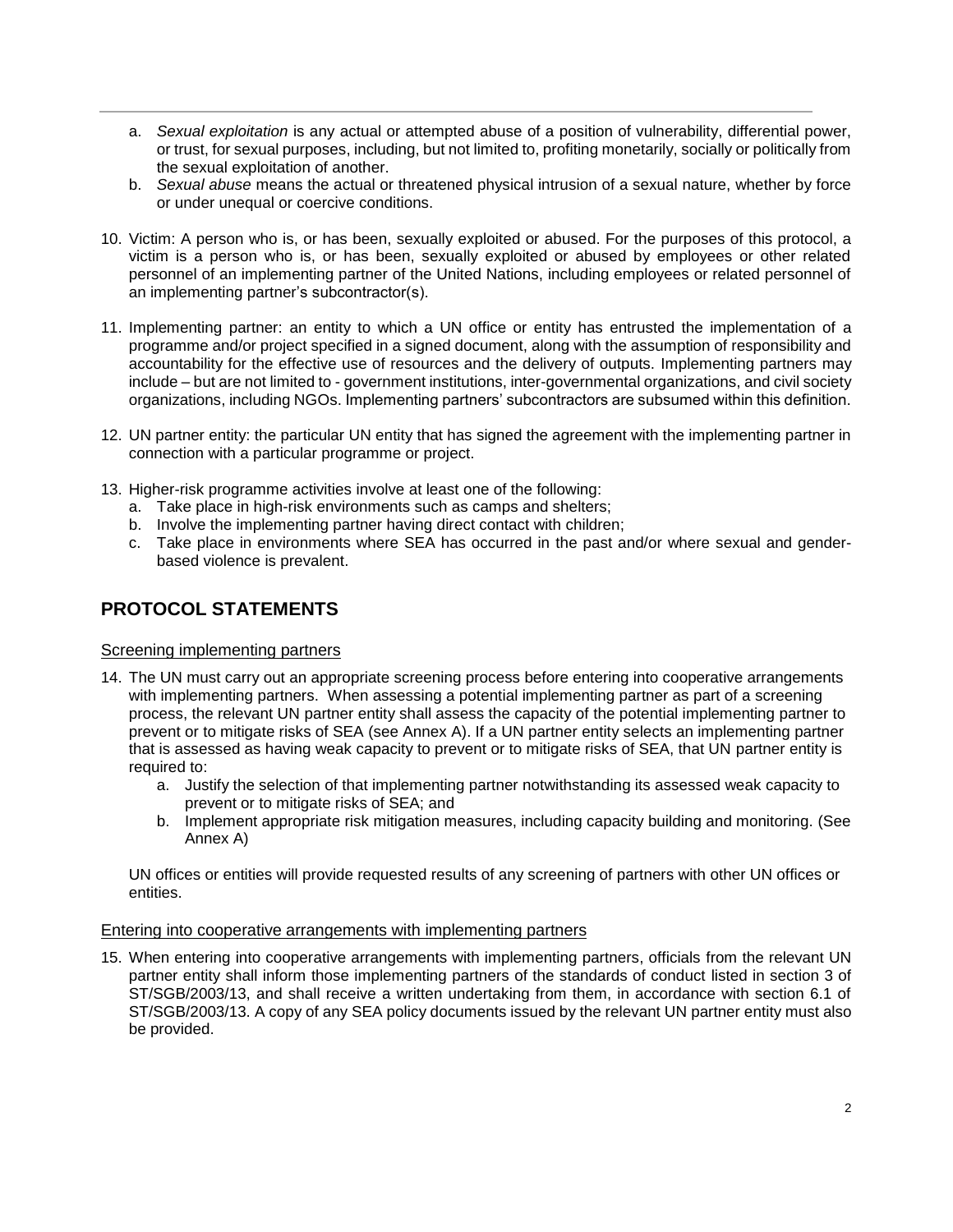- 16. UN partner entities shall take into consideration the capacity of implementing partners to prevent and respond to sexual exploitation and abuse when designing the programme document/work plans for programme activities and managing associated risks, including:
	- a. Partner capacity building activities such as: face-to-face SEA training for all partner personnel; dissemination of awareness raising tools; support for establishing policy and implementation of reporting procedures, policy guidance, etc.
	- b. Planned field monitoring visits for higher-risk programme activities, and further adjusted for partners with low capacity as identified as part of selection.
- 17. Prior to entering into or reviewing a partnership agreement, the UN partner entity should request documentation of regular training offered by the implementing partners to their employees and associated personnel on prevention and response to SEA<sup>4</sup> . The training must include information on the UN's definition and prohibition of SEA, the requirements for prompt reporting of SEA allegations to the UN partner entity and referral of victims to immediate assistance. Training options include the UN SEA online training that is available for all implementing partners at: [https://agora.unicef.org/course/info.php?id=7380.](https://agora.unicef.org/course/info.php?id=7380)

#### Monitoring of implementing partners and termination of arrangements

 $\overline{a}$ 

- 18. As part of any partnership review processes, each UN partner entity shall review any changes in the implementing partner's capacity to manage SEA risks and whether consequent adjustments should be made to capacity building and monitoring activities. In addition, implementing partners operating in higherrisk environments should be reviewed regularly for compliance with SEA prevention and response requirements.
- 19. The UN is required to report allegations of SEA to the Secretary-General. It is the responsibility of implementing partners to promptly report allegations of SEA to the UN partner entity, as part of this reporting obligation. It is the shared responsibility of both the UN partner entity, and the respective implementing partner, to communicate the UN mandatory reporting of SEA allegations to all related personnel, and to ensure the establishment of reporting mechanisms at field level.<sup>5</sup>
- 20. The UN entity shall have the right to investigate SEA allegations involving implementing partners and its associated personnel, notwithstanding related investigations undertaken by the implementing partner or national authorities. Where the investigation is not conducted by a UN entity directly, the UN partner entity will seek all relevant information to determine whether the implementing partner has taken appropriate investigative and corrective action.
- 21. The UN partner entity's receipt and handling of SEA allegations involving implementing partners will be guided, as appropriate, by the *Uniform policy on balancing the disclosure of information to national authorities with principles of confidentiality when receiving and handling allegations of SEA by persons*  acting under a UN mandate,<sup>6</sup> and other relevant administrative issuances.

<sup>4</sup> The terms "associated" or "related" personnel of implementing partners include, for example, sub-contractors, consultants, interns or volunteers associated with or working on behalf of the implementing partner.

<sup>&</sup>lt;sup>5</sup> Acts of SEA that are forms of sexual violence, as defined by international law, amount to violations of human rights and, where applicable, violations of international humanitarian law, when committed by implementing partners who are State actors. Such acts must be reported to OHCHR and appropriate human rights mechanisms. In addition, if the implementing partner concerned is a member of the national armed forces, the national police or another security actors attributable to the host government, an act of sexual abuse, when it is directly or indirectly linked to a conflict, might also constitute conflict-related sexual violence or a grave violation against children. Such conflict-related incidents of sexual abuse must also be reported through the respective Monitoring Analysis and Reporting Arrangements (MARA) on Sexual Violence in Conflict or the Monitoring and Reporting Mechanisms (MRM) on Children and Armed Conflict, where operational, via the SRSG on Sexual Violence in Conflict or the SRSG on Children and Armed Conflict to the UN Security Council, in line with Security Council resolutions 1882 (2009) and 1960 (2010).

<sup>&</sup>lt;sup>6</sup> This policy covers, inter alia, the UN's reception and referral of allegations of SEA to UN entity leads on investigations depending on the nature and actor involved in the allegation, and the disclosure of information about the allegations to national authorities in a manner that is in conformity with the principle of confidentiality and informed consent.